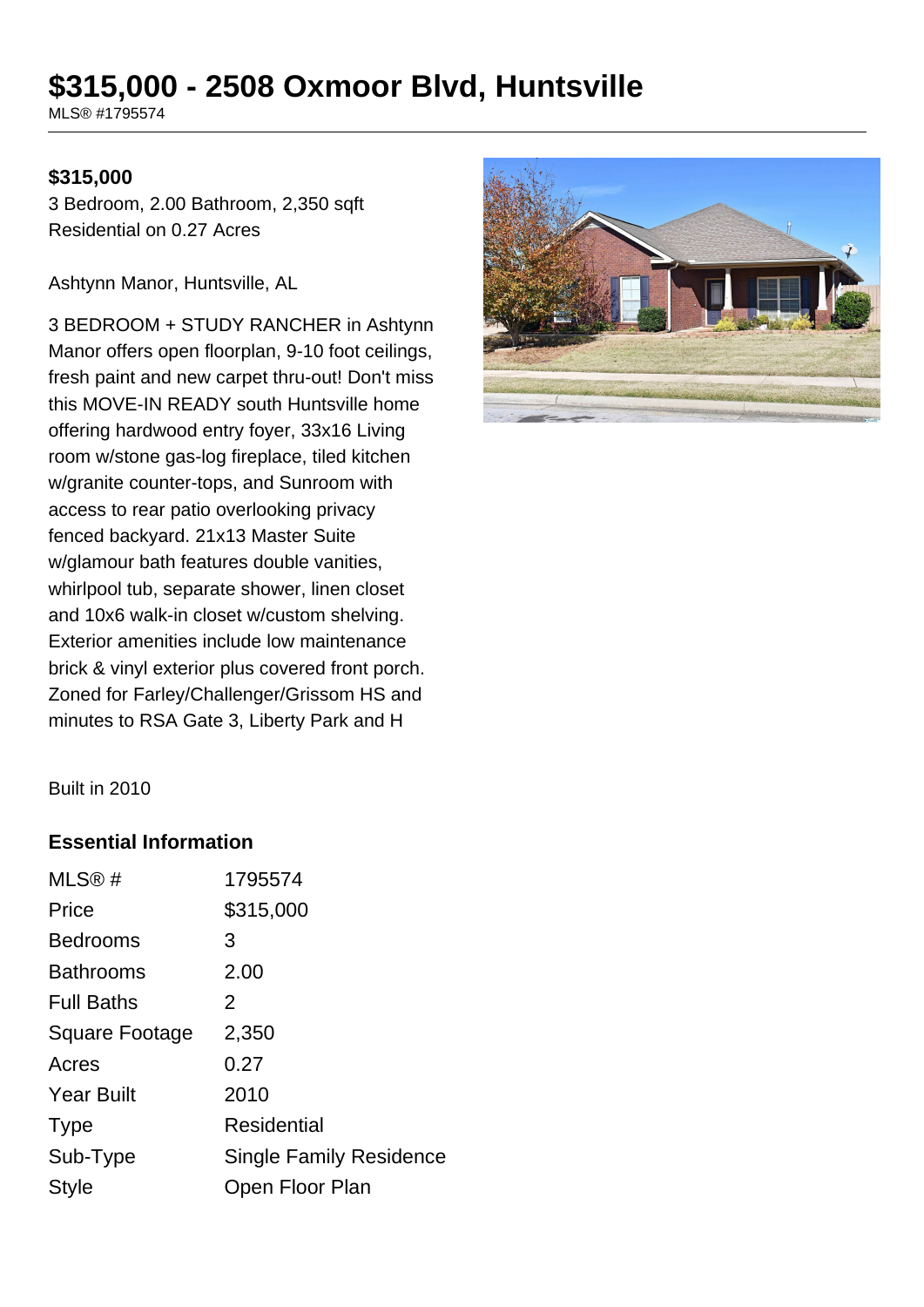| Closed |
|--------|
|        |

#### **Community Information**

| Address      | 2508 Oxmoor Blvd |
|--------------|------------------|
| Subdivision  | Ashtynn Manor    |
| City         | Huntsville       |
| County       | <b>MADISON</b>   |
| <b>State</b> | AL               |
| Zip Code     | 35803            |

## **Amenities**

| <b>Utilities</b> | Underground Utilities                                           |
|------------------|-----------------------------------------------------------------|
| Parking          | Attached, Garage Door Opener, Garage Faces Side, Two Car Garage |
| # of Garages     |                                                                 |

#### **Interior**

| Appliances        | Dishwasher,                 | Disposal, Electric Water Heater, Microwave, |  | Range, |
|-------------------|-----------------------------|---------------------------------------------|--|--------|
|                   | Refrigerator                |                                             |  |        |
| Heating           | Central 2, Electric         |                                             |  |        |
| Cooling           | Central 2                   |                                             |  |        |
| Fireplace         | Yes                         |                                             |  |        |
| # of Fireplaces   | 1                           |                                             |  |        |
| <b>Fireplaces</b> | Gas Log, One, Factory Built |                                             |  |        |
| <b>Stories</b>    | <b>One</b>                  |                                             |  |        |

# **Exterior**

|            | Exterior Features Curb/Gutters, Sidewalk |
|------------|------------------------------------------|
| Foundation | Slab                                     |

## **School Information**

| Elementary | Farley                     |
|------------|----------------------------|
| Middle     | Challenger                 |
| High       | <b>Grissom High School</b> |

## **Listing Details**

Listing Office Legend Realty

**Walley** 

Properties marked with the NALMLS icon are provided courtesy of the North Alabama Multiple Listing Service, Inc. (NALMLS) IDX Database. All information provided is deemed reliable but is not guaranteed and should be independently verified. Compensation offer is made only to participants of the MLS where the listing is filed. Copyright NALMLS, Inc.